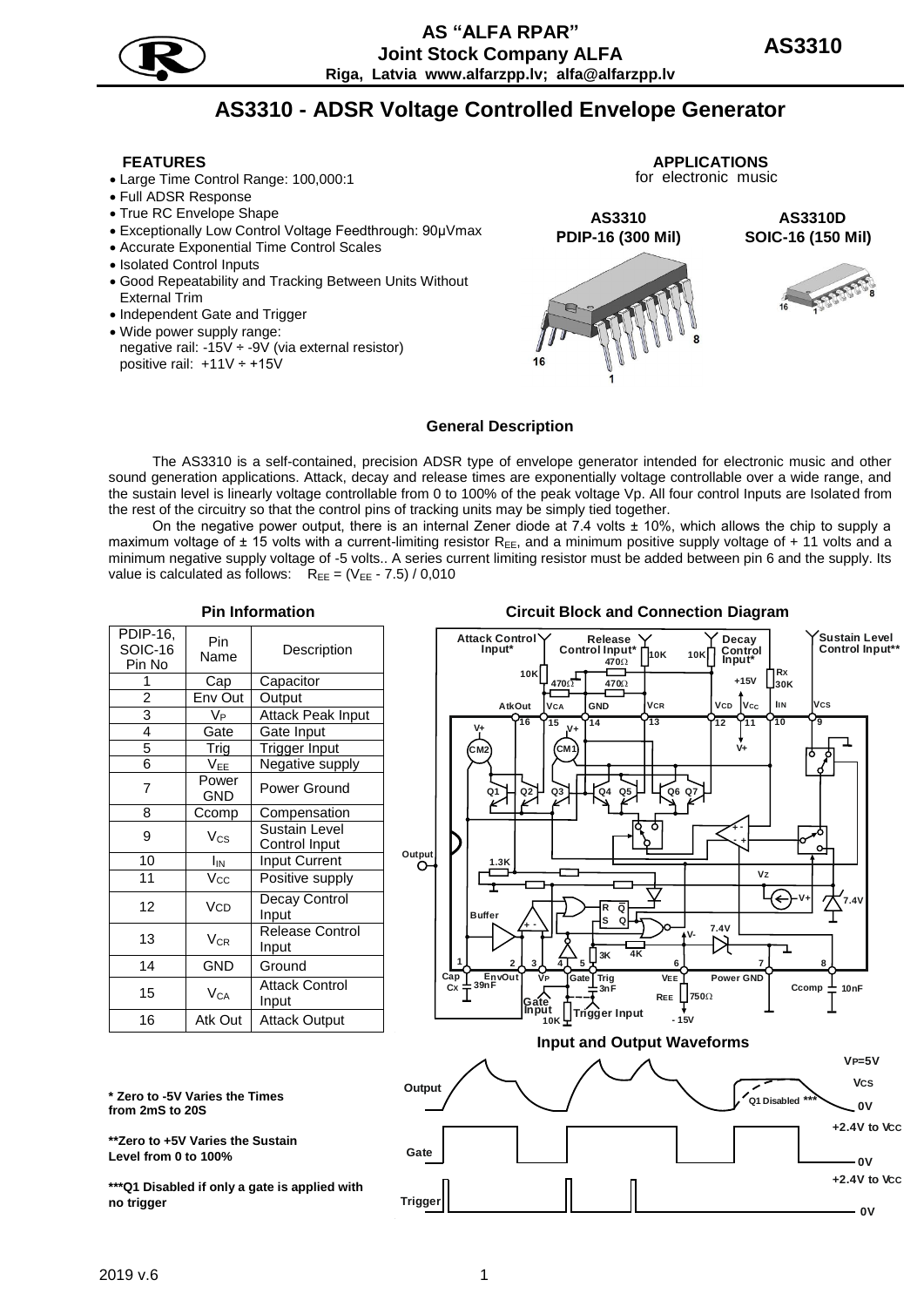

# **Absolute Maximum Ratings**

| Voltage Between $V_{CC}$ and $V_{EE}$ Pins   | 24V                                  |
|----------------------------------------------|--------------------------------------|
| Voltage Between V <sub>CC</sub> and GND Pins | $+18V$                               |
| Voltage Between V <sub>FF</sub> and GND Pins | $-6.5V$                              |
| Current Into V <sub>EE</sub> Pin             | ±50mA                                |
| Voltage Between Control and GND Pins         | ±6V                                  |
| Voltage to Gate and Trigger Input Pins       | $V_{FF}$ to $V_{CC}$                 |
| Operating Temperature Range                  | - 25 $^{\circ}$ C to 75 $^{\circ}$ C |
| Storage Temperature Range                    | $-55^{\circ}$ C to 150 $^{\circ}$ C  |
|                                              |                                      |

### **Typical Electrical Characteristics**  $V_{CC}=+15V$   $V_{EE}= -6.5$  to  $-15V$   $R_{X}= 30K$   $T_A= 25°C$

| <b>Parameter</b>                                                     | Min.           | Typ.                    | Max.                    | <b>Units</b>      |
|----------------------------------------------------------------------|----------------|-------------------------|-------------------------|-------------------|
| Time Control Range                                                   | 50 000:1       | 100 000:1               | $\blacksquare$          |                   |
| Attack Asymptote Voltage (Vz)                                        | 6.5            | 7.0                     | 7.5                     | $\vee$            |
| Attack Peak Voltage (V <sub>P</sub> )                                | 4.7            | 5                       | 5.5                     | V                 |
| Attack Peak to Asymptote Tracking                                    |                | 1.5                     | 4                       | $\%$              |
| <b>Control Scale Sensitivity</b>                                     | 58,5           | 60                      | 61,5                    | mV/decade         |
| Tempco of Control Scale                                              | $+3000$        | +3300                   | +3600                   | ppm               |
| ATK, DCY, RLS Scale Tracking                                         | $-300$         | 0                       | $+300$                  | µV/decade         |
| Exponential Full Scale Control Accuracy <sup>1</sup>                 |                |                         |                         |                   |
| $50nA < I_0 < 50\mu A$                                               |                | 0.3                     | 1.5                     | %                 |
| 2nA < $I_0$ < 200 $\mu$ A                                            |                | $\overline{\mathbf{c}}$ | 10                      | $\%$              |
| Attack C.V. Feedthrough <sup>2</sup>                                 |                | 6                       | 90                      | μV                |
| Decay C.V. Feedlhrough <sup>2</sup>                                  |                | <b>NONE</b>             |                         |                   |
| Release C.V. Feedtnrough <sup>2</sup>                                |                | <b>NONE</b>             |                         |                   |
| Sustain Final Voltage Error (V <sub>O</sub> -V <sub>CS</sub> )       | $-3$           | $+10$                   | $+23$                   | mV                |
| Release Final Voltage Error (Vo)                                     | $-3$           | $+10$                   | $+23$                   | mV                |
| RC Curve Asymptote Error <sup>3</sup>                                |                |                         |                         |                   |
| $V_{CA}$ , $V_{CD}$ , $V_{CR} = 0$                                   |                | -6                      | $-60$                   | μV                |
| $V_{CA}$ , $V_{CD}$ , $V_{CR} = -240$ mV                             |                | $-125$                  | $-1250$                 | mV                |
| Input Current (I <sub>IN</sub> ) to Output Current (I <sub>O</sub> ) |                |                         |                         |                   |
| Ratio, $V_{CA}$ , $V_{CD}$ , $V_{CR} = 0$                            |                |                         |                         |                   |
| Charge Current (ATK)                                                 | 0.75           | 1                       | 1.3                     |                   |
| Discharge Current (DCY, RLS)                                         | 0.83           | 1                       | 1.2                     |                   |
| Buffer Input Current (I <sub>B2</sub> )                              |                | 0.5                     | 5                       | nA                |
| Op Amp Input Current (I <sub>B1</sub> )                              | 150            | 400                     | 800                     | nA                |
| Gate Threshold                                                       | $\overline{c}$ | 2.3                     | 2.6                     | $\vee$            |
| <b>Gate Input Current</b>                                            | 5              | 25                      | 100                     | μA                |
| <b>Trigger Pullse Required to Trigger</b>                            | $+1.1$         | $+1.3$                  | $+1.5$                  | V                 |
| Envelope                                                             |                |                         |                         |                   |
| Trigger Input Impedance                                              | 2.4            | 3                       | $\overline{\mathbf{4}}$ | KΩ                |
| <b>Time Control Input Current</b>                                    | 0.5            | $\blacksquare$          | 2500                    | nA                |
| Sustain Control Input Current                                        | 150            | 400                     | 800                     | nA                |
| <b>Attack Output Signal</b>                                          | $-0.4$         | $-0.8$                  | $-1.2$                  | $\vee$            |
| <b>Output Current Sink Capability</b>                                | 0,42           | 0,56                    | 0,7                     | mA                |
| <b>Buffer Output Impedance</b>                                       | 100            | 200                     | 350                     | Ω                 |
| Positive Supply Range                                                | $+11$          |                         | $+18$                   | $\overline{\vee}$ |
| Negative Supply Range <sup>4</sup>                                   | $-4.5$         |                         | $-18$                   | V                 |
| <b>Supply Current</b>                                                | 5.6            | 7.5                     | 9.4                     | mA                |

Note 1**:** Scale factor determined at mid-range. Spec represents total deviation from ideal at range extremities.

Note 2: Output is at either sustain final voltage or release final voltage. V<sub>CA</sub>, V<sub>CD</sub>, V<sub>CR</sub> varies 0 to -240mV. Note 3**:** Spec represents the difference between the actual final voltages (attack asymptote voltage, sustain final voltage, and release final voltage in the case of attack, decay, and release respectively) and the apparent voltage to which the output seems to be approaching asymptotically.

Note 4: Current limiting resistor required when V<sub>EE</sub> > -7 volts.

Note 5: Spec also represents time constant variation between units for  $V_{CA}$ ,  $V_{CD}$ ,  $V_{CR} = 0$ .

**Specifications subject to change without notice.**